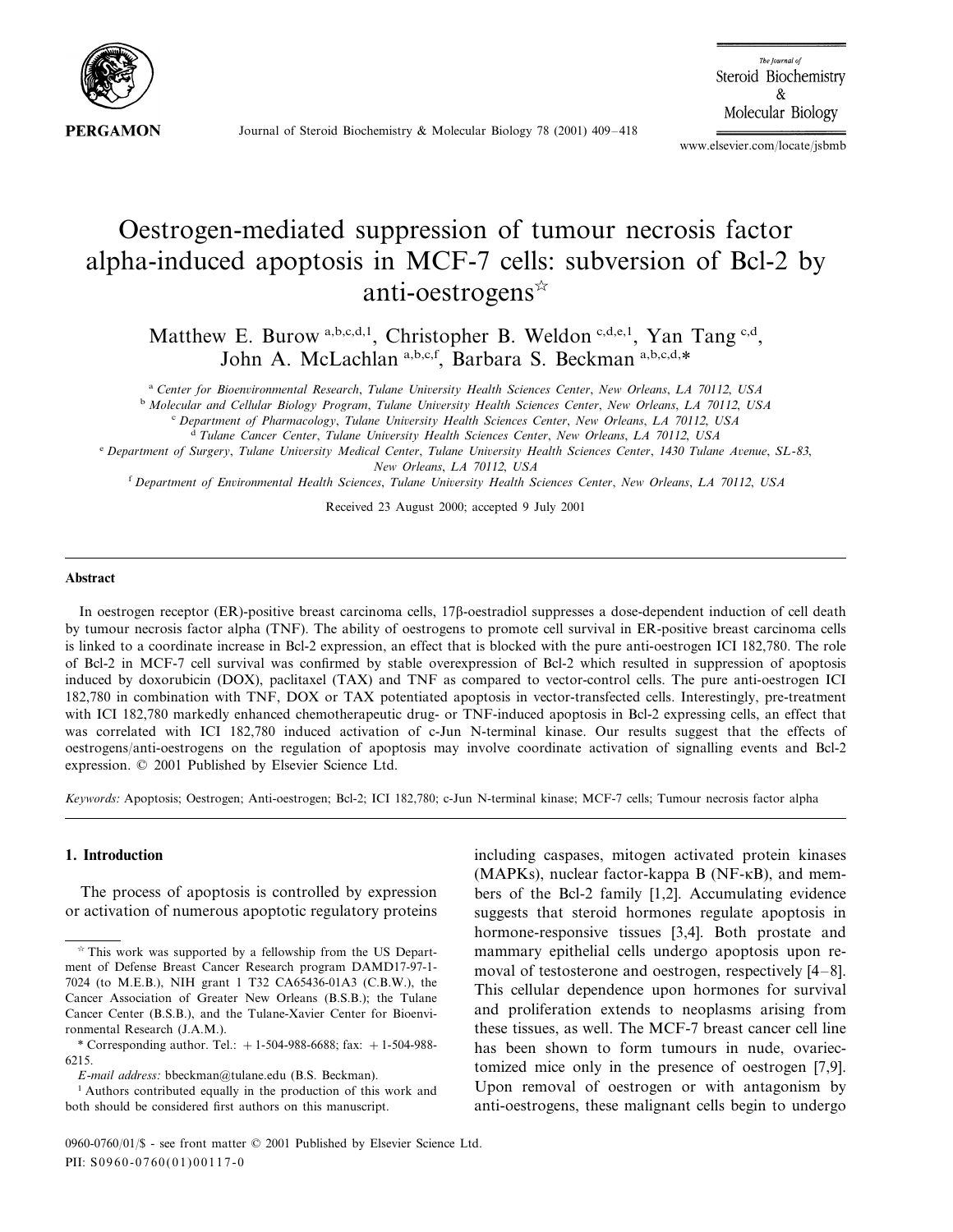apoptosis leading to tumour regression [7,10–12]. Additionally, we along with others, have shown that pretreatment of MCF-7 cells with oestrogen grown in vitro suppresses apoptosis induced by tumour necrosis factor alpha (TNF) and chemotherapeutic drugs, including tamoxifen [13–16]. These studies provide evidence that oestrogens play a role in both tumourigenesis and drug resistance through the suppression of apoptosis. The addition of anti-oestrogens, such as tamoxifen or ICI 182,780, has been shown to induce apoptosis in these cells presumably through the inhibition of oestrogen receptor (ER) survival signalling [13,17–19]. Reports also demonstrate that one mechanism by which oestrogens may affect apoptosis is through the increased expression of Bcl-2, a member of a family of apoptosisregulating proteins whose expression has been shown to suppress apoptosis of MCF-7 cells [13–16]. The addition of ICI 182,780 or tamoxifen has been shown to block the Bcl-2-inducing effect of  $17\beta$ -oestradiol  $[14-$ 17,19], while overexpression of Bcl-2 or Bcl-xL has been shown to suppress apoptosis induced by chemotherapeutic drugs, Fas and TNF in MCF-7 cells [14,20,21]. Additionally, Pratt et al. have shown that Bcl-2-overexpressing MCF-7 cells form tumours in nude mice that do not undergo apoptosis upon oestrogen withdrawal [9]. The survival effects of  $17\beta$ -oestradiol are thought to be mediated predominantly through enhanced expression of Bcl-2; however, the possibility that other antiapoptotic signalling pathways may be involved has not been excluded. Regulation of Bcl-2 was demonstrated to occur independently of oestrogen response elements (EREs) within the promoter region suggesting an indirect effect of oestrogen on Bcl-2 expression [22], while Perillo et al. demonstrate this effect occurred through EREs within the coding region of Bcl-2 [23].

Recently,  $17\beta$ -oestradiol's anti-apoptotic effect has been shown to involve rapid stimulation of cytoplasmic signalling cascades such as Erk, a member of the MAPK family, and the well-established anti-apoptotic AKT protein [24–30]. Additionally, regulation of the c-Jun N-terminal kinase (JNK) and p38 components of the MAPK pathway have been demonstrated to be critical to the anti-apoptotic effects of  $17\beta$ -oestradiol [26–36]. Recent evidence has suggested that the activation of these early signalling events particularly Erk, mediate the survival signalling effects of  $17\beta$ -oestradiol [26,27,32]. Therefore, the ability of the ER to regulate biological effects involves both non-genomic cytoplasmic signalling such as the MAPK cascade in addition to target genomic increases in expression of growth factors, early immediate genes (c-Fos) and survival factors (Bcl-2) that function to promote cell proliferation and cell survival [37,38].

In juxtaposition to oestrogen signalling, treatment of cells with anti-oestrogens such as tamoxifen or ICI 182,780 can induce apoptosis in MCF-7 cells [10,11,17–

19,39–42]. The ability of tamoxifen and ICI to promote apoptosis is partially mediated through the suppression of  $17\beta$ -oestradiol-induced Bcl-2 expression and suppression of other  $17\beta$ -oestradiol-dependent survival pathways. Additionally, anti-oestrogen suppression of 17<sub>B</sub>-oestradiol-mediated cell survival has also been demonstrated to occur through inhibition of early MAPK signalling, suggesting the combination of both gene expression and early MAPK signalling are critical in the regulation of cell survival by the ER [26,27]. However, reports demonstrating that tamoxifen and ICI 182,780 can function to alter other signalling pathways, such as suppression of protein kinase C (PKC), calmodulin kinase II (CamKII) or glucosyl ceramide synthase activity suggests ER-independent effects may also be involved [42–47].

In this report, we investigate the role of  $17\beta$ -oestradiol and ICI 182,780 in the regulation of apoptosis by TNF and chemotherapeutic drugs in MCF-7 cells. We demonstrate the ability of  $17\beta$ -oestradiol to suppress TNF-induced apoptosis, but ICI 182,780 abrogates this effect. Pre-treatment with ICI 182,780 enhanced TNFinduced apoptosis, suggesting a requirement for ER in maintaining cell viability. This enhanced sensitivity may be occurring through both the suppression of ER signalling with subsequent Bcl-2 expression, as well as through an undefined increase in a high molecular weight form of Bcl-2 suggestive of phosphorylation. Additionally, we demonstrate that ICI 182,780 can function to enhance TNF-induced cell death in both normal and Bcl-2 overexpressing cells. The ability of ICI to subvert the anti-apoptotic effects of Bcl-2 was correlated with an increased activation of JNK. Consistent with the involvement of JNK in suppression of Bcl-2, we also demonstrate that overexpression of a mutant of MEKK1 which constitutively activates the JNK pathway, sensitizes Bcl-2 expressing MCF-7 cells to TNF and chemotherapeutic drug induced cell death. The ability of ICI 182,780 to sensitize MCF-7 cells overexpressing Bcl-2 to apoptosis suggests that multiple signals generated by the ER function to regulate apoptosis including regulation of MAPK signalling in addition to expression of Bcl-2.

## **2. Materials and methods**

## <sup>2</sup>.1. *Cell culture and reagents*

MCF-7 cells (N variant) were maintained and grown in Dulbecco's modified eagle media (DMEM) supplemented with 10% fetal bovine serum (FBS), BME amino acids, MEM amino acids, L-glutamine, penicillin/streptomycin, sodium pyruvate (GibcoBRL, Gaitherburg, MD) and porcine insulin  $1 \times 10^{-10}$  M (Sigma Chemical Co., St. Louis, MO) under my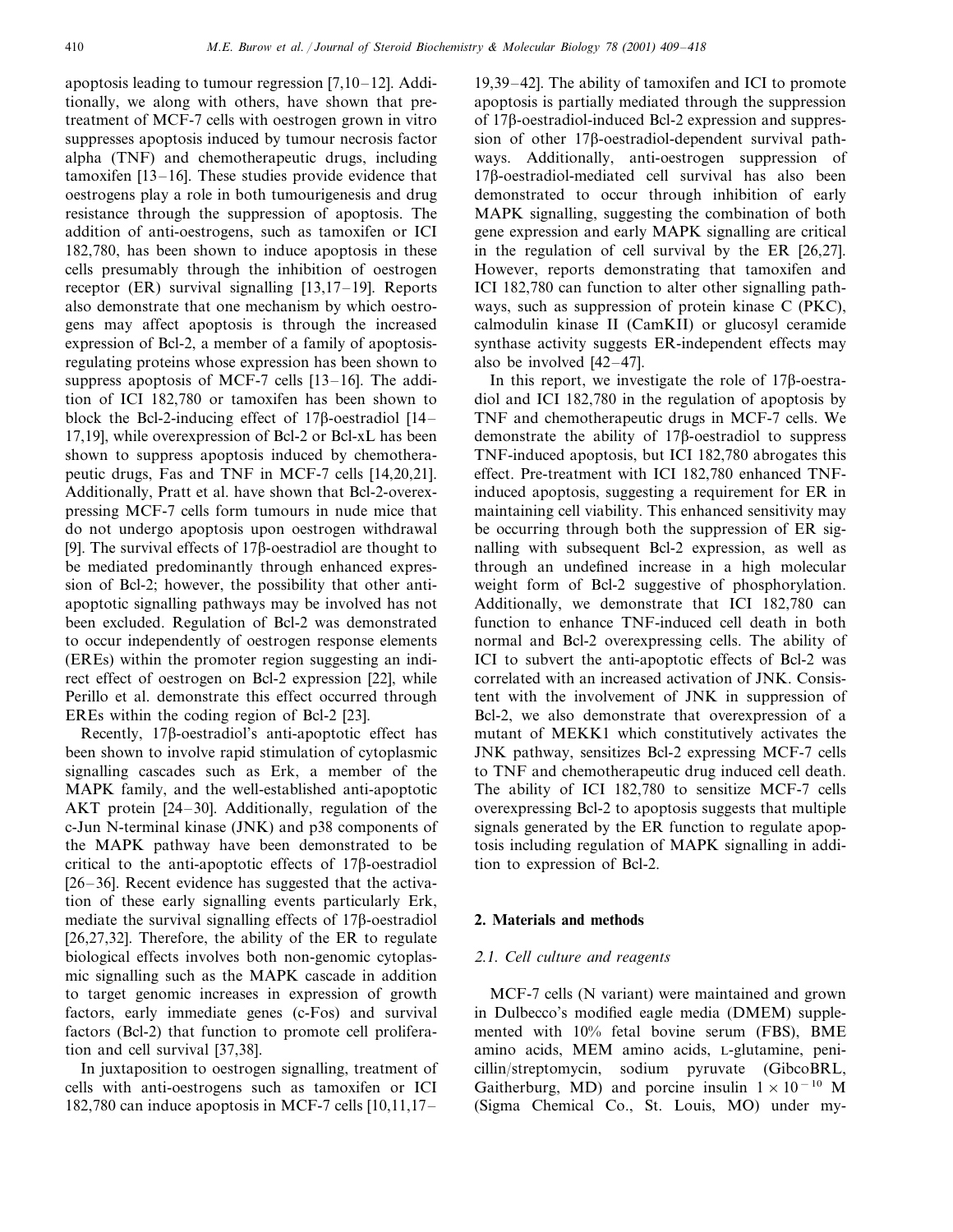coplasma-free conditions as previously described [48]. For oestrogen studies, MCF-7 cells were grown 3 days in DMEM (phenol red free) with 5% dextran-coated charcoal stripped FBS containing media (CS–FBS– DMEM) as above, but without insulin as previously described [49]. 17<sub>B</sub>-Oestradiol was obtained from Sigma. ICI 182,780 (7- $\alpha$ -[9-(4,4,5,5,5-pentafluoropentasulfiniyl)nonyl $\text{lestra-1,3,5(10)}$  triene-3,17- $\beta$ -diol was generously provided by Dr Alan E. Wakeling (Zeneca Pharmaceuticals, Macclesfield, UK). Ethanol (100%) was used as vehicle control in experiments as well as to dissolve both ICI  $182,780$  and  $17\beta$ -oestradiol stock solutions. The expression vectors for the constitutively active MEKK1 (AMEKK; pEE-CMV-A362MEKK1 and pEE-CMV-empty) were generously provided by Dr Dennis Templeton (Case Western Reserve University) [50].

# <sup>2</sup>.2. *Stable transfection of Bcl*-<sup>2</sup>

MCF-7 cells (N variant) were transfected with SFFV-Bcl-2-neo vector or with SFFV-neo  $(5 \mu g)$  DNA per  $1 \times 10^6$  cells) using lipofectamine (1 µg DNA/3 µl of lipofectamine, GibcoBRL) in 0% serum-containing OptiMEM (GibcoBRL) without supplements in T-75 flasks. After 6 h of transfection, the lipofectamine/DNA containing media was removed and replaced with 10% FBS-fortified DMEM (10%-DMEM) as described above. Cells were allowed to recover for 48 h after which the media was removed and replaced with 10%- DMEM containing  $400 \mu g/ml$  G418 (Sigma Chemical Co.). Cells were grown for 15 days with media being replaced with fresh  $10\%$ -DMEM (400  $\mu$ g/ml G418). Cells were split from T-75 flasks into multiple  $100 \text{ cm}^2$ dishes at differing dilutions and allowed to adhere for 24 h in 10%-DMEM without G418. Following this, media was removed and replaced with fresh 10%- DMEM with  $400 \mu g$  G418/ml every 3 days until visible colonies appeared. Individual colonies were isolated using a sterile cloning ring coated with petroleum jelly and removed with PBS–EDTA  $(100 \text{ µl})$ . Individually removed colonies were transferred to 24-well plates and allowed to grow as separate clones. Clones were grown and maintained in  $10\%$ -DMEM (400  $\mu$ g/ml/G418) until  $2 \times 10^6$  cell could be used for Western blot analysis for Bcl-2 expression.

## <sup>2</sup>.3. *Viability assay*

Viability/cell death is determined using trypan blue exclusion as previously described [48]. MCF-7 cells were plated at  $5.0 \times 10^4$  cells/ml in 10 cm<sup>2</sup> wells in 5% CS–FBS–DMEM. The cells were allowed to adhere for 18 h before treatment with or without  $17\beta$ -oestradiol (Sigma Chemical Co.) for 24 h followed by recombinant human TNF- $\alpha$  (10 ng/ml; R&D systems,

Minneapolis, MN). Cells were then counted at 48 h post-TNF treatment for viability assay. For Bcl-2 viability studies, cells were plated in 10%-DMEM for 18 h, and the following day media was changed to  $0\%$ -DMEM followed by treatment with or without ICI 182,780 for 60 min, followed by treatment with either TNF, paclitaxel (TAX; Biomol, Plymouth Meeting, PA), or doxorubicin (DOX; ICN, Aurora, OH). Cells were harvested 24, 48 and 72 h later, and viability was measured by trypan blue exclusion. The results are represented as the number of viable cells/ml. Apoptosis is expressed as the percentage of trypan blue-stained cells in treated samples compared to control viability  $(100\%)$ .

### <sup>2</sup>.4. *DNA fragmentation analysis*

Following treatment, cells were harvested for DNA as described previously [48]. Briefly,  $1-2 \times 10^6$  cells were pelleted and resuspended in lysis buffer [10 mM Tris–HCl, 10 mM EDTA,  $0.5\%$  SDS (w/v) pH 7.4] to which RNAse A (100  $\mu$ g/ml) was added. After incubation for 2 h at 37 °C, proteinase K (0.5 mg/ml) was added and the lysates were heated to 56 °C for 1 h. Sodium chloride (NaCl) was then added (final concentration, 1 M) and lysates were incubated overnight at 4 °C. Lysates were centrifuged at  $15,000 \times g$  for 30 min, and nucleic acids in the supernatant were precipitated in two volumes of ethanol with 50 mM Na acetate. Isolated DNA was then separated by electrophoresis on 1.5% agarose gels for 2 h and visualized by staining with ethidium bromide.

# <sup>2</sup>.5. *Western blot analysis*

MCF-7 cells were grown for 2 days as described above, and then  $5 \times 10^6$  cells were harvested in sonicating buffer (62.5 mM Tris–HCl, pH 6.8,  $4\%$  (w/v) SDS, 10% glycerol, 1 mM phenylmethylsulfonyl fluoride, 25  $\mu$ g/ml leupeptin, 2.5  $\mu$ g/ml aprotinin, and 1 mM Na Orthovanadate) and sonicated for 30 s. Following centrifugation at  $1000 \times g$  for 20 min, 50 µg of protein was resuspended in sample loading buffer (62.5 M Tris– HCl, pH 6.8,  $2\%$  (w/v) SDS,  $10\%$  glycerol,  $5\%$   $\beta$ -mercaptoethanol, 0.01% bromophenol blue), boiled for 3 min and electrophoresed on a 15% polyacrylamide gel. The proteins were transferred electrophoretically to a nitrocellulose membrane. The membrane was blocked with PBS–Tween (0.05%)-5% low fat dry milk solution at 4 °C overnight. The membrane was subsequently incubated with rabbit Bcl-2 antisera (1:4000) [48,51] (generously provided by John Reed), with monoclonal antibodies to Bcl-2 (1:1000) [48] (Pharmingen, San Diego, CA), or phospho-specific monoclonal antibodies to P-Erk1/2 (1:1000), P-JNK1/2 (1:1000), P-p38 (1:1000; New England Biolabs, Beverly, MA). Follow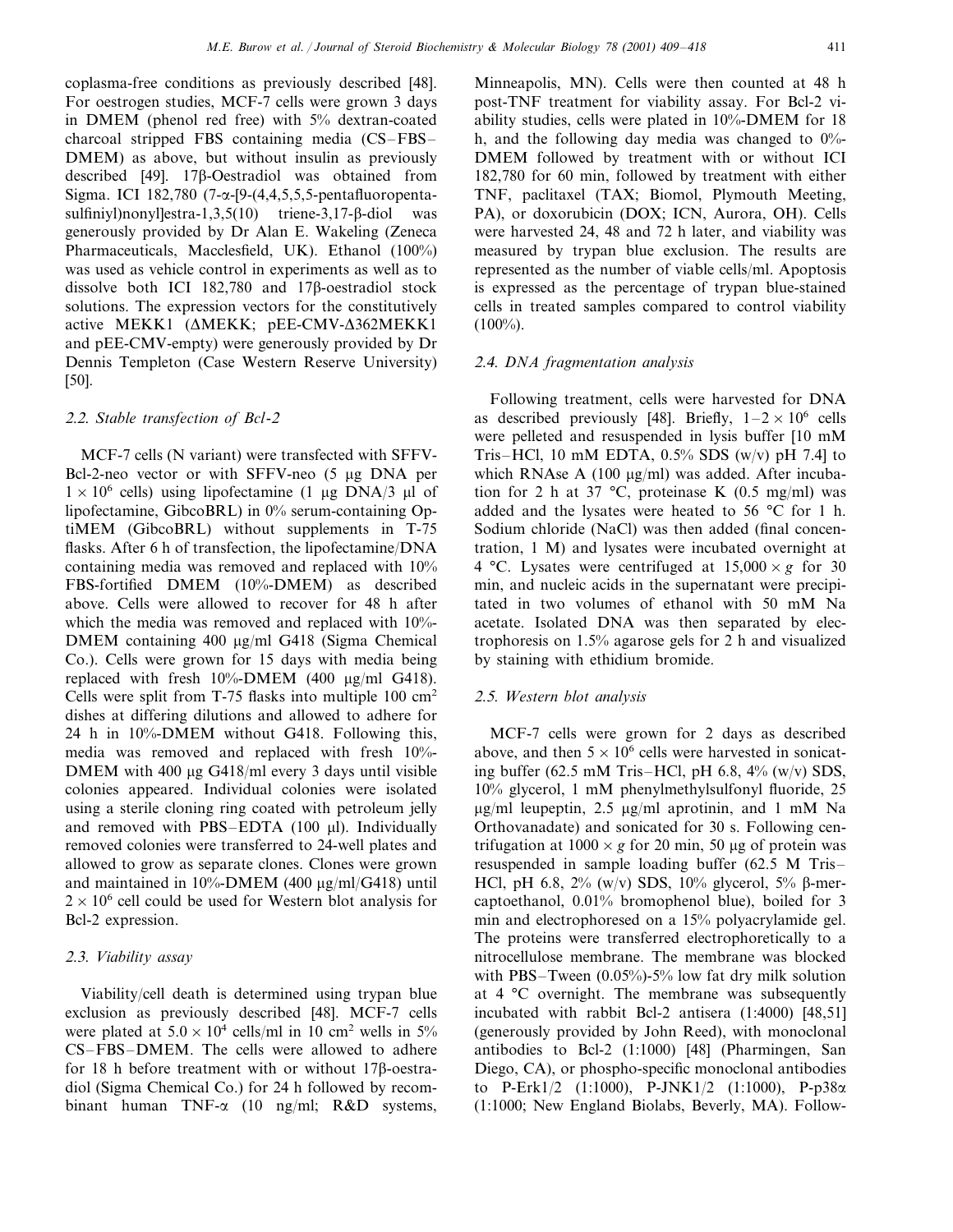ing incubation for 2 h at room temperature, blots were washed in PBS-Tween solution and incubated with goat anti-rabbit antibodies conjugated to horseradish peroxidase (1:30,000 dilution; Oxford, Oxford, MI) or with goat anti-mouse antibodies conjugated to horseradish peroxidase (1:5000 dilution; Oxford, Oxford, MI) for 60 min at room temperature. Following four washes with PBS-Tween solution, immunoreactive proteins were detected using the ECL chemiluminescence system (Amersham, Arlington Heights, IL) and recorded by fluorography on Hyperfilm (Amersham), according to the manufacturer's instructions. Fluorograms were quantitated by image densitometry using the Molecular Analyst program for data acquisition and analysis (Bio-Rad, Hercules, CA).

### **3. Results**

Several reports have demonstrated that oestrogens promote cell survival in oestrogen-responsive cells [13– 16]. We examined the ability of  $17\beta$ -oestradiol to promote cell survival in MCF-7 cells treated with TNF (Fig. 1(a)). TNF is a potent inducer of apoptosis in MCF-7 cells resulting in a decrease in viability to 59  $\pm$  5.9, 41.9  $\pm$  4.6 and 39.4  $\pm$  5.4% with 0.1, 1.0 and 10 ng/ml, respectively, at 24 h after treatment. Consistent with previous results [49], pre-treatment of MCF-7 cells with  $1 \text{ nM}$  17 $\beta$ -oestradiol for 24 h circumvents a dose-dependent induction of cell death by TNF  $(0.1-10)$ ng/ml) to  $72.6 + 3.1$ ,  $61.2 + 4.3$  and  $60.0 + 2.4\%$  viability. Interestingly,  $1 \text{ nM}$  17 $\beta$ -oestradiol pre-treatment for only 1 h was sufficient to partially suppress TNF-induced cell death (data not shown). No difference in viability was observed between vehicle alone and oestradiol alone. The ability of  $17\beta$ -oestradiol to sup-



Fig. 1. Oestrogen suppression of TNF induced cell death. MCF-7 cells were plated in 5% CS-containing media for 18 h followed by treatment with or without 17 $\beta$ -oestradiol (1 nM) for 24 h. Cells were then treated with TNF  $(0.1-10 \text{ ng/ml})$  for 24 h and harvested for viability. Data are represented as the mean  $\pm$  SEM  $>$  of six experiments.



Fig. 2. Suppression of oestrogen-mediated cell survival by ICI 182,780. MCF-7 cells were plated in 5% CS media for 18 h, pretreated with vehicle (Con) or ICI 182,780  $(1 \mu M; ICI 182,780)$  for 30 min followed by vehicle or  $17\beta$ -oestradiol (1 nM; E2) for 24 h. Cells were then treated with TNF (10 ng/ml) for 24 h and harvested for viability assay (a) or DNA fragmentation analysis (b). Data displayed are representative of three experiments.

press TNF-induced apoptosis was blocked by the pretreatment with the pure anti-oestrogen ICI 182,780 (1  $\mu$ M), restoring TNF-induced cell death (Fig. 2(a)). The ability of  $17\beta$ -oestradiol to suppress and ICI 182,780 to restore TNF-induced apoptosis was demonstrated using DNA fragmentation analysis (Fig. 2(b)). These studies also demonstrate that ICI 182,780 alone is capable of slightly increasing DNA-fragmentation as compared to vehicle treated control cells. The ability of 178-oestradiol to suppress cell death has been correlated with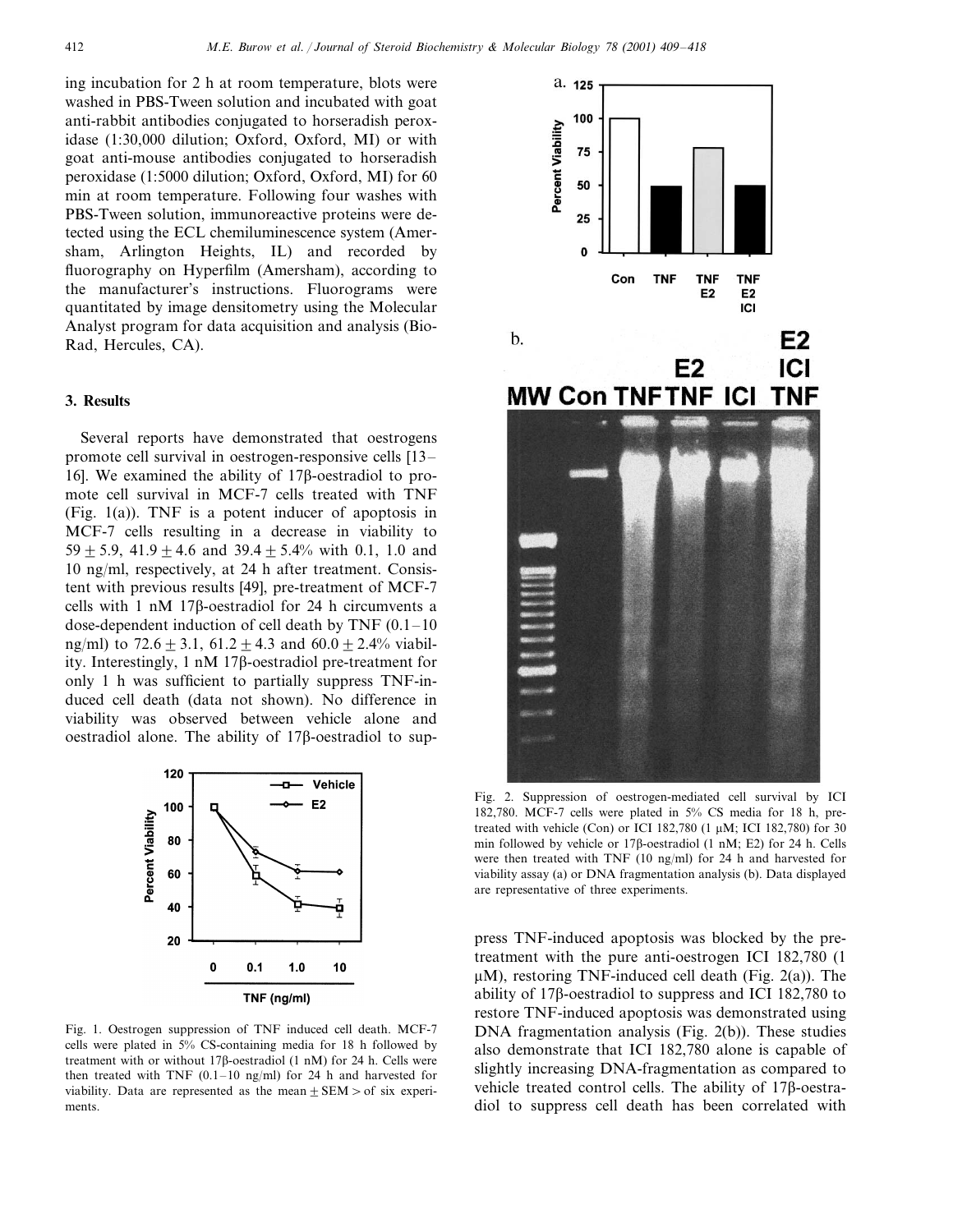increased expression of Bcl-2. Consistent with these reports,  $1 \text{ nM}$  17 $\beta$ -oestradiol was shown to increase expression of Bcl-2, as compared to vehicle treated controls cells (Fig. 3). Additionally, ICI 182,780 suppressed both basal and  $17\beta$ -oestradiol-stimulated induction of Bcl-2 expression. Interestingly, an increased level of the 32 kDa molecular weight Bcl-2 was observed prominently with ICI 182,780 treatment. Previous studies have demonstrated this to be a phosphorylated form of Bcl-2 [52–55], suggesting an increased phosphorylation of Bcl-2 upon ICI 182,780 treatment. Bcl-2 expression has been associated with significant resistance to apoptosis by numerous agents. However, contradictory reports [20,56] addressing the role of Bcl-2 in resistance to apoptosis exist regarding MCF-7 cells, and we wished to determine if Bcl-2 suppressed apoptosis in the MCF-7 cell variant used in our studies.

MCF-7 (N variant) cells were transfected with a pSFFV-Bcl-2 construct or empty vector (Fig. 4). Cells were selected in DMEM-10% media containing G418 and clones were examined for Bcl-2 expression. All vector-transfected clones examined expressed very low to undetectable levels of Bcl-2. In contrast, all SFFV-



Fig. 3. Regulation of Bcl-2 expression and phosphorylation by oestrogen signalling. MCF-7 cells were plated in 5% CS media for 18 h, pre-treated with or without ICI 182,780 (1  $\mu$ M; ICI) for 30 min followed by  $17\beta$ -oestradiol (1 nM; E2) for 24 h. Cells were then harvested for Western blot analysis of Bcl-2 expression using Bcl-2 antisera. High Bcl-2-expressing MCF-7M cells were used as a standard (M).



Fig. 4. Generation of stable Bcl-2 overexpression in MCF-7 cells. MCF-7 cells were transfected with either pSFFV-Bcl-2 or empty vector. Selected clones of MCF-7N-Vec and MCF-7N-Bcl-2 were examined for Bcl-2 expression by Western blot analysis. High Bcl-2 expressing MCF-7M cells were used as a standard (M).

Bcl-2 transfected clones (B1-6 represented) displayed significant levels of Bcl-2 levels. Vector and Bcl-2 containing clones were compared to another variant of MCF-7 (M variant) cells. The MCF-7M cells were previously shown to endogenously express high levels of Bcl-2 protein compared to the MCF-7N cells used here [48]. Arbitrarily, MCF-7N-Bcl-2 (B3; MCF-7/Bcl-2) and MCF-7N-Vec (MCF-7/Vec) were selected to examine the effects of Bcl-2 expression on TNF-, TAXand DOX-induced apoptosis. Both clones were examined for sensitivity to either TNF-, DOX- or TAX-mediated cell death at 24, 48 and 72 h (Fig. 5(a), (b) and (c)). These results demonstrate that TNF treatment resulted in a potent loss of viability in MCF-7N-Vec cells with a  $63 \pm 5.5$ ,  $37 \pm 11.7$  and  $23 \pm 10.7$ % viability at 24, 48 and 72 h post-treatment, respectively. However, MCF-7/Bcl-2 cells were resistant to TNF-induced cell death with only a slight loss of viability to  $90 + 5.7$ ,  $87 + 3.8$  and  $86 + 7.6%$  at 24, 48 and 72 h post-treatment, respectively. Similarly, both DOX and TAX treatment resulted in significant cell death in MCF-7/ Vec cells. TAX produced a loss of viability to  $69 + 1.2$ ,  $67 \pm 1.7$  and  $60 \pm 0.68$ % at 24, 48 and 72 h post-treatment, respectively, while DOX-induced a loss of viability to  $68 \pm 4.2$ ,  $49 \pm 3.1$ ,  $35 \pm 8.5$  at 24, 48 and 72 h, respectively. In contrast, MCF-7/Bcl-2 cells displayed resistance to cell death with a viability of  $97 \pm 3.1$ ,  $99 + 0.5$  and  $95 + 2.5\%$  with TAX at 24, 48 and 72 h post-treatment, respectively, and percent viability of 99  $\pm$  1.1, 94  $\pm$  6 and 75  $\pm$  4.6% with DOX at 24, 48 and 72 h post-treatment, respectively. Increased expression of Bcl-2 protein levels by oestrogens has been a proposed mechanism by which this steroid hormone promotes cell survival. Interestingly, the ability of ICI 182,780 to suppress Bcl-2 expression also revealed an increase in a higher (32 kDa) molecular weight form of Bcl-2 suggestive of phosphorylation, an event associated with decreased anti-apoptotic activity of this protein. Using MCF-7/Bcl-2 and MCF-7/Vec cells, we wished to examine the possibility that ICI 182,780 may function to partially suppress the survival effect of Bcl-2 in the MCF-7/Bcl-2 cells or enhance apoptosis in the MCF-7/Vec cells. Specifically, MCF-7/Vec cells were pre-treated with ICI 182,780  $(1 \mu M)$  for 1 h, followed by treatment with TNF  $(10 \text{ ng/ml})$ , TAX  $(0.04$  $\mu$ g/ml) or DOX (0.1  $\mu$ g/ml). Subsequent viability outcomes demonstrated that the combined TNF and ICI 182,780 (TNF/ICI) treatments resulted in a decrease in viability to  $21 + 4.6$ ,  $6.6 + 3.4$  and  $8 + 2.6$ % at 24, 48 and 72 h post-treatment in MCF-7/Vec cells, respectively, while the TAX/ICI-treated MCF-7/Vec cells resulted in a loss of viability to  $53 \pm 1.7$ ,  $47 \pm 4$  and  $37 + 6\%$  at 24, 48 and 72 h post-treatment, respectively. The DOX/ICI-treated MCF-7/Vec cells resulted in a loss of viability to  $43 + 4.7$ ,  $18 + 3.8$  and  $35 + 20\%$  at 24, 48 and 72 h post-treatment, respectively. Similar to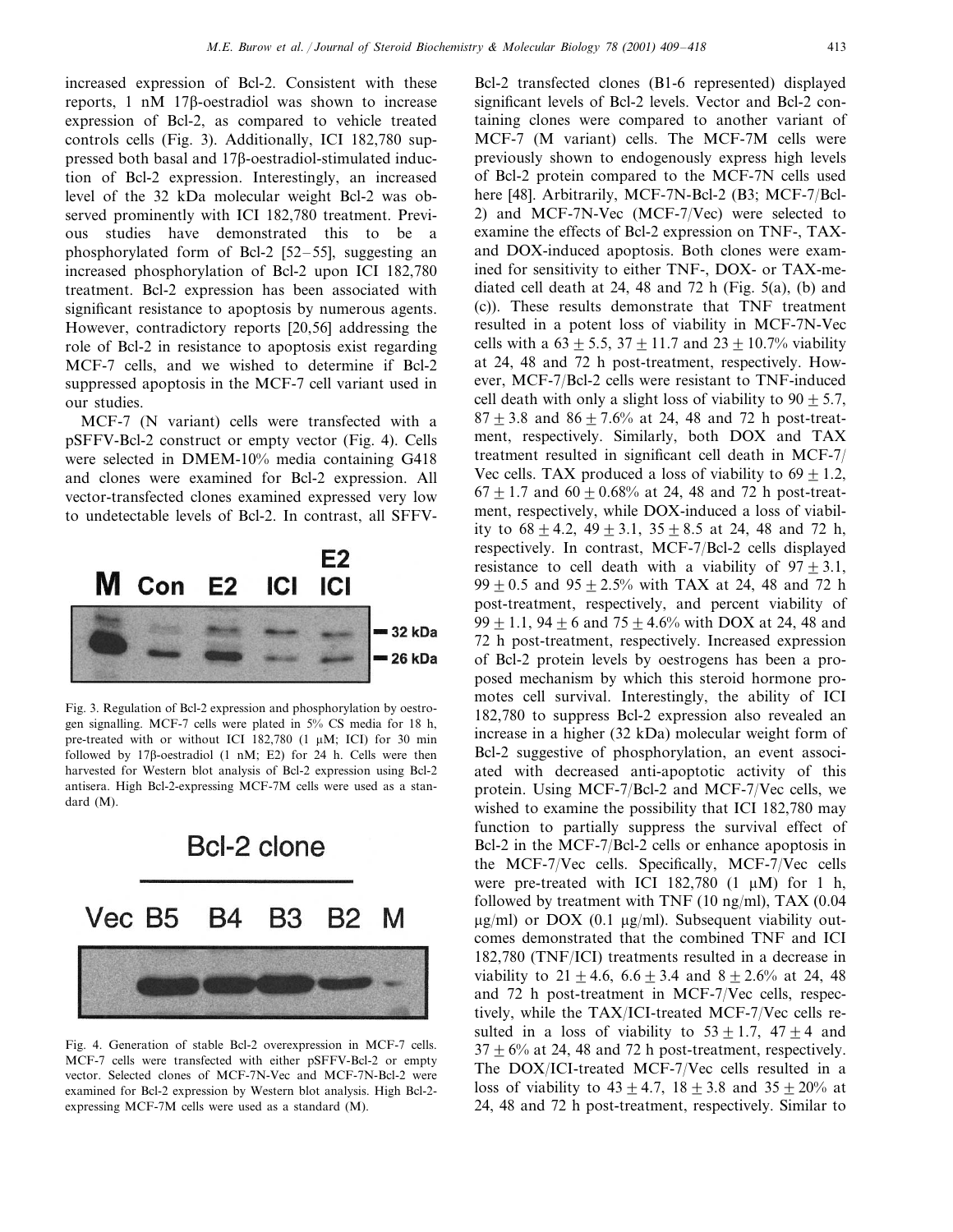

Fig. 5. Bcl-2-mediated suppression of TNF-, TAX- and DOX-induced cell death and reversal by anti-oestrogens. MCF-7N/Vec (clone 1; squares) and MCF-7N/Bcl-2 (clone 3) cells (circles) were treated with or without ICI 182,780 (10  $\mu$ M; filled) for 1 h followed by treatment with either TNF (10 ng/ml) (a), TAX (0.04  $\mu$ g/ml) (b) or DOX (0.1  $\mu$ g/ml) (c) for 24, 48 or 72 h. Cells were then harvested for viability assay. Data are representative of three independent experiments  $\pm$  SEM.

the MCF-7/Vec cells, the MCF-7/Bcl-2 cells pre-treated with ICI 182,780 also showed an increased loss of viability when compared to control MCF-7 cells. Specifically, viability outcomes from the TNF/ICI treatments resulted in a decrease in viability to  $79 + 1.7$ ,  $51 + 2.1$  and  $17 + 9.3\%$  at 24, 48 and 72 h post-treatment in MCF-7/Bcl-2 cells, respectively, while the TAX/ICI-treated MCF-7/Bcl-2 cells resulted in a loss of viability to  $75 + 10.6$ ,  $66 + 9.8$  and  $62 + 5.7%$  at 24, 48 and 72 h post-treatment, respectively. The DOX/

ICI-treated MCF-7/Bcl-2 cells resulted in a loss of viability to  $75 \pm 0.58$ ,  $67 \pm 10.4$  and  $44 \pm 14\%$  at 24, 48 and 72 h post-treatment, respectively.

The ability of ICI 182,780 treatment to subvert the anti-apoptotic effect of Bcl-2 overexpression suggested that suppression of an ER-dependent survival signal or activation of an apoptotic signal by ICI 182,780 was capable of subverting cell survival mediated by Bcl-2. Several studies have shown that activation of JNK is capable of phosphorylating and inactivating Bcl-2. The ability of ICI to activate a Bcl-2 phosphorylating cascade such as JNK may be in part responsible for the apoptotic enhancement seen with ICI in Bcl-2 over expressing cells. Previous reports have indicated that oestrogen treatment mediates cell survival through rapid activation of Erk signalling and recently, a coordinate suppression of JNK activation [26,27,33–36]. Additionally, tamoxifen has been shown to both suppress oestrogen-ER activation of Erk as well as to stimulate JNK activation [33–36]. The regulation of early MAPK singling by oestrogen–anti-estrogens may be critical in cell survival independently or in conjunction with oestrogen stimulation of Bcl-2 expression. We, therefore, examined the ability of ICI 182,780 treatment to activate the Erk, JNK and p38 members of the MAPK family (Fig. 6). Our results showed that in a time-dependent manner (0–60 min), ICI 182,780 (1  $\mu$ M) treatment resulted in a rapid increase in phosphorylation of JNK and p38. In contrast, ICI 182,780 resulted in a rapid partial suppression of basal Erk phosphorylation.

The observation that ICI 182,780 treatment results in increased activation of JNK suggests a potential role for this pathway in mediating the survival subverting effect of ICI in MCF-7/Bcl-2 (clone 3) cells. Using a constitutive active mutant of MEKK1  $(\triangle MEKK)$ which has been previously shown to potently stimulate the JNK cascade [50], we investigated the ability of



Fig. 6. Activation of JNK by the anti-oestrogen ICI 182,780. MCF-7 cells were treated with ICI 182,780 (1  $\mu$ M), harvested at the times indicated and analysed for the activation of Erk, JNK and p38 MAPKs. Phosphorylated forms of Erk 1,2 (P-Erk), JNK 1,2 (P-JNK) or p38 (P-P38) were detected using immunoblot analysis with phospho-specific antibodies as indicated in Section 2. The figure is a representative blot of three experiments.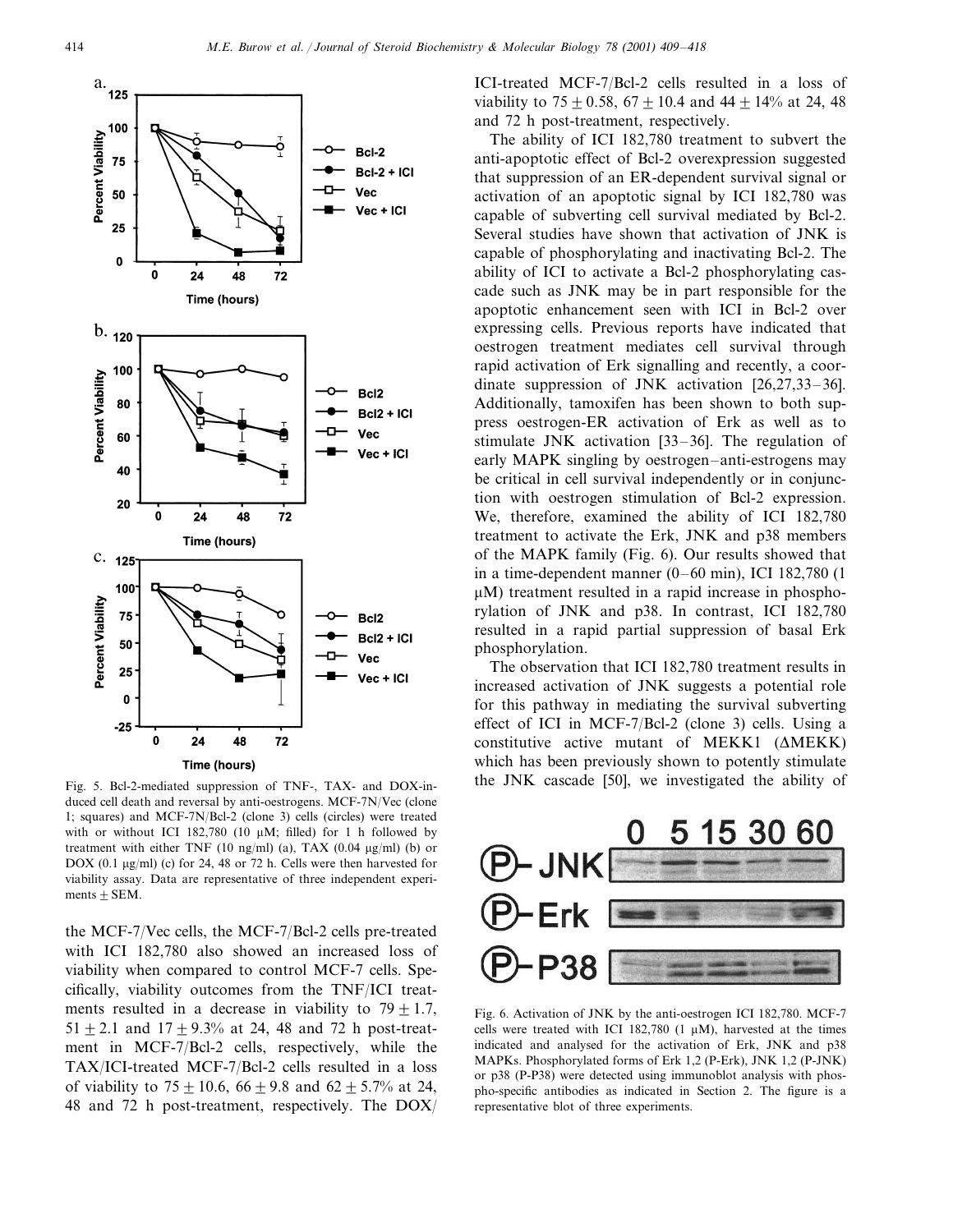

Fig. 7. MEKK activation potentiates TNF-, TAX and DOX-induced cell death in MCF-7/Bcl-2 cells. MCF-7/Bcl-2 (clone 3) cells were transfected with 3 µg of empty pEE-CMV vector (VEC) or with constitutive active MEKK, pEE-CMV- $\triangle$ MEKK1 ( $\triangle$ MEKK), using the lipofectamine method followed by treatment with either 10 ng/ml TNF,  $0.04 \mu g/ml$  TAX, or  $0.1 \mu g/ml$  DOX and harvested 24 h later for viability assay. Data are represented as percent viability compared to untreated (CON) VEC transfected cells (100%) from two independent experiments  $\pm$  SEM.

MEKK–JNK activation to subvert Bcl-2 cell survival. MCF-7/Bcl-2 (clone 3) cells were transfected with either empty vector or a MEKK construct and treated with TNF, TAX or DOX (Fig. 7). Consistent with the above results, MCF-7/Bcl-2 (clone 3) cells exhibited weak responses to TNF (83.5 $\pm$  7.5), TAX (88.5 $\pm$ 1.6) or DOX (89.1 + 5.6) treatment. In contrast, expression of the  $\triangle MEKK$  in MCF-7/Bcl-2 (clone 3) cells markedly enhanced the ability of TNF  $(44.2 \pm 31.5)$ , TAX  $(48.5 \pm 16.6)$  or DOX (61.5  $\pm$  10.7) to induce cell death. This suggests that molecular activation of the MEKK– JNK pathway, similar to ICI 182,780 treatment, subverts the survival effect of Bcl-2.

#### **4. Discussion**

Oestrogen represents a potent survival factor in a number of biological systems [3,32]. In the MCF-7 breast carcinoma cell line, numerous reports have implicated oestrogen and ER-signalling in the suppression of apoptosis [7,10–16]. However, treatment of MCF-7 cells with anti-oestrogens, such as tamoxifen and ICI 182,780, is associated with the induction of apoptosis in these cells [14–17,19,57]. Similarly, removal of the oestrogen source in nude, ovariectomized mice results in apoptosis of MCF-7 tumour implants [7,19]. This phenomenon suggests that oestrogen may play a permissive role in cell proliferation and survival, similar to the role of cytokines, such as IL-3 and GM-CSF, in haematopoietic cell survival [58]. Therefore, in the presence of oestrogen, breast carcinoma cells are allowed to proliferate, but upon the removal of oestrogen or upon ER-signalling inhibition, these cells die by the loss of a

necessary survival signal. The ability of oestrogen to induce cell survival is, in part, dependent upon Bcl-2 expression. In agreement with previous results, we demonstrate in this report that an increase in Bcl-2 expression is seen with oestrogen treatment, which is suppressed by ICI 182,780 treatment. ICI 182,780 not only suppresses  $17\beta$ -oestradiol-induced Bcl-2 expression, but ICI 182,780 also appears to increase the presence of a 32 kDa higher molecular weight form of Bcl-2 previously described as a phosphorylated form of Bcl-2. Phosphorylation of Bcl-2 has been associated with decreased anti-apoptotic effects by the Bcl-2 molecules themselves [52–55]. The ability of ICI to suppress  $17\beta$ -oestradiol-induced Bcl-2 expression is expected, however, the observed increase in a higher molecular weight Bcl-2 form suggestive of phosphorylation is an interesting and novel observation. These effects of ICI 182,780 may be in part due to additional ER-mediated, survival-signalling pathways. Recently, a report by Dong et al. demonstrated that oestrogen-mediated activation of Bcl-2 expression did not occur through direct regulation of the Bcl-2 promoter by ER, but rather through an oestrogen-dependent induction of cAMP, which then stimulates Bcl-2 expression through a CREB/ATF-I-dependent activation of cAMP-response-elements (CREs) [22]. However, a report by Perillo et al. demonstrated an ER-dependent regulation of Bcl-2 through ERE sites within the coding region [23]. The potential exists that Bcl-2 may only represent one pathway by which oestrogen and the ER function to promote cell survival. Therefore, the effects of oestrogens on survival signalling may occur through activation of other cellular signalling cascades.

Several reports have demonstrated that  $17\beta$ -oestradiol can rapidly stimulate Erk activation in MCF-7 and other cell lines and is involved in mediating anti-apoptotic effects of 17 $\beta$ -oestradiol [26–30,32]. In contrast to Erk signalling to cell survival, the JNK and p38 members of the MAPK cascade have been demonstrated to induce or enhance apoptosis in many systems. Also of note is a recent report by Zhang et al. that demonstrates an increased activation of p38 MAPKs with  $17\beta$ -oestradiol treatment [36]. Collectively, these results demonstrate the ability of Erk, JNK and p38 MAPKs to be regulated by ER signalling. Evidence now suggests that  $17\beta$ -oestradiol signalling to cell survival involves both a rapid up-regulation of Erk activation coordinate to suppression of JNK activity [26,27]. Therefore, given that Erk may be an important survival signal, the ability of ICI 182,780 or tamoxifen to suppress  $17\beta$ -oestradiol-induced Erk activities may inhibit ER-survival signalling. Additionally, treatment with ICI 182,780 or tamoxifen may block  $17\beta$ -oestradiol's effects on JNK thus leading to both a decrease in Erk activation while increasing JNK activation.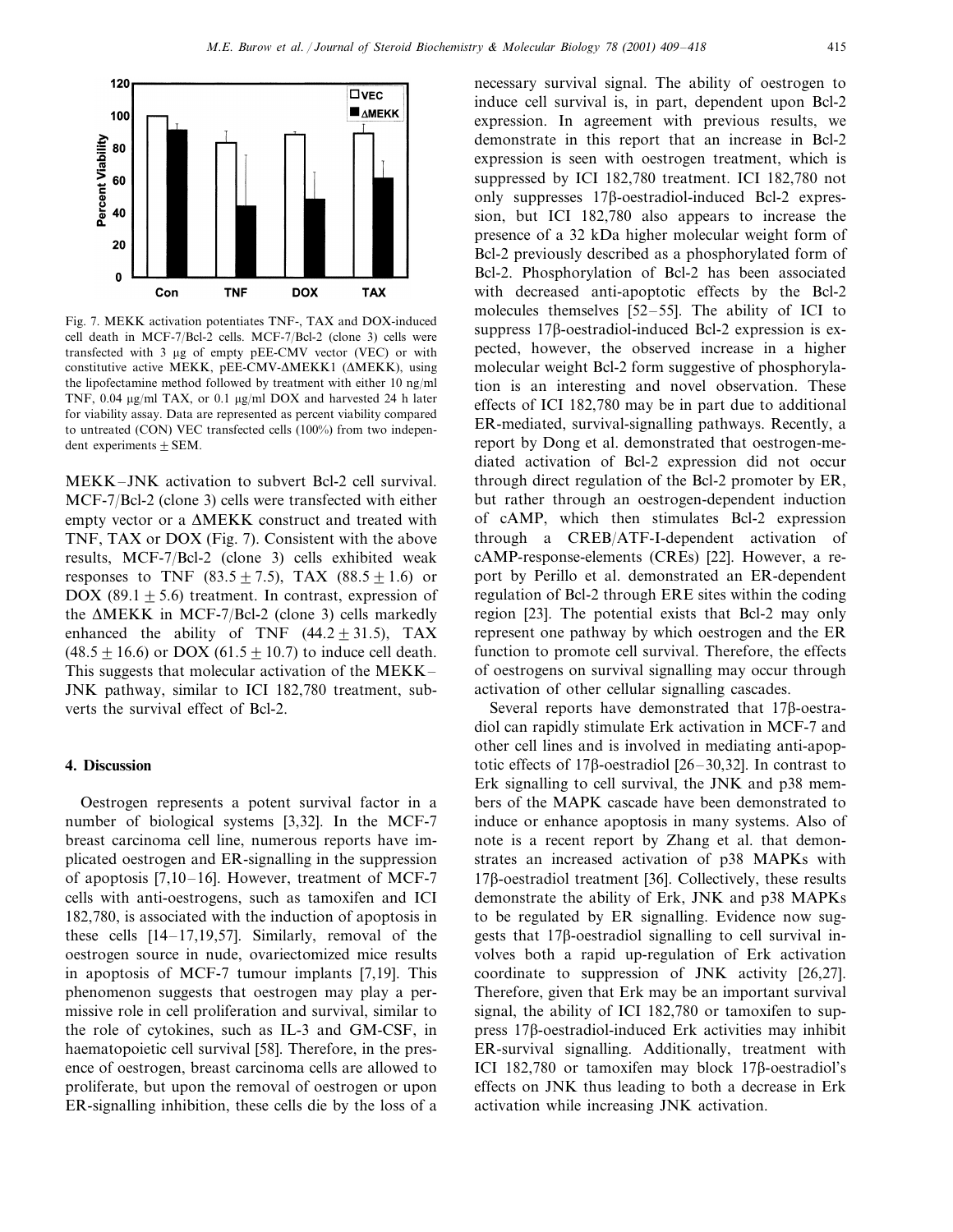The involvement of these rapid signalling events in the regulation of cell survival are consistent with our observation that a 1 h pre-treatment with  $17B$ -oestradiol results in partial suppression of TNF-induced apoptosis. The ability of ICI 182,780 treatment to suppress the anti-apoptotic effects of Bcl-2 overexpression suggests both gene expression and rapid signalling are critical to the survival effects of  $17\beta$ -oestradiol. Consistent with the involvement of the MAPK pathways in regulation of survival by the ER, we observed that ICI 182,780 treatment rapidly enhances JNK activation in MCF-7 cells. Activation of the JNK pathway has been demonstrated to induce Bcl-2 phosphorylation, an event that suppresses the anti-apoptotic effects of Bcl-2 [53,55]. Consistent with these findings we observed ICI treatment induced an increased molecular weight band of Bcl-2 suggestive of phosphorylation. Therefore, direct promotion of Bcl-2 phosphorylation by ICI 182,780 or tamoxifen [59] may be through a JNK-dependent pathway or through an indirect suppression of the  $17\beta$ -oestradiol/ER-dependent pathway that functions to maintain Bcl-2 in an unphosphorylated state. This concept is supported by the ability of ICI 182,780 to override the Bcl-2-mediated survival signal. It has however been previously demonstrated that tamoxifen can suppress kinases, such as PKC and CamKII, as well as glucosyl ceramide synthase, and that this may be a mechanism by which tamoxifen or ICI 182,780 can influence other ER-independent effects in cells [42–47]. Activation or suppression of these other pathways by ICI 182,780 treatment may be similar to the ability of TAX to increase Bcl-2 phosphorylation, and thereby shift the survival balance towards cell death [52,54].

In conclusion, our results demonstrate a critical role for ER signalling in MCF-7 cell survival and suppression of chemotherapeutic drug- and TNF-induced apoptosis. Additionally, our observations demonstrate that ICI 182,780 functions to suppress both oestrogenand Bcl-2-mediated cell survival in ER-positive cells, suggesting the existence of both gene expression (Bcl-2) and cytoplasmic signalling (MAPK) mechanisms of ER-mediated cell survival in MCF-7 cells.

#### **Acknowledgements**

We would like to thank Drs. Louis Nutter and William Toscano for the provision of the MCF-7 cells, Dr. Stanley Korsmeyer for the provision of the pSFFV-Bcl-2 expression construct, Dr Dennis Templeton for providing the MEKK constructs, Drs. J.C. Reed and S. Krajewski for providing the Bcl-2 antisera, and Drs. Cindy Morris and Aline B. Scandurro for their help and assistance with the generation of the MCF-7/Bcl-2 stable cell lines.

## **References**

- [1] J.C. Reed, Dysregulation of apoptosis in cancer, J. Clin. Oncol. 17 (1999) 2941–2953.
- [2] M. Story, R. Kodym, Signal transduction during apoptosis; implications for cancer therapy, Front. Biosci. 3 (1998) d365– 375.
- [3] W. Kiess, B. Gallaher, Hormonal control of programmed cell death/apoptosis, Eur. J. Endocrinol. 138 (1998) 482–491.
- [4] H.A. Hahm, N.E. Davidson, Apoptosis in the mammary gland and breast cancer, Endocrine Rel. Cancer 5 (1998) 199–211.
- [5] D.J. Ferguson, T.J. Anderson, Morphological evaluation of cell turnover in relation to the menstrual cycle in the 'resting' human breast, Br. J. Cancer 44 (1981) 177–181.
- [6] N. Kyprianou, J.T. Isaacs, Activation of programmed cell death in the rat ventral prostate after castration, Endocrinology 122 (1988) 552–562.
- [7] N. Kyprianou, H.F. English, N.E. Davidson, J.T. Isaacs, Programmed cell death during regression of the MCF-7 human breast cancer following estrogen ablation, Cancer Res. 51 (1991) 162–166.
- [8] R. Strange, F. Li, S. Saurer, A. Burkhardt, R.R. Friis, Apoptotic cell death and tissue remodelling during mouse mammary gland involution, Development 115 (1992) 49–58.
- [9] M.A. Pratt, S. Krajewski, M. Menard, M. Krajewska, H. Macleod, J.C. Reed, Estrogen withdrawal-induced human breast cancer tumour regression in nude mice is prevented by Bcl-2, Fed. Eur. Bio. Soc. Lett. 440 (1998) 403–408.
- [10] S. Detre, J. Salter, D.M. Barnes, S. Riddler, M. Hills, S.R. Johnston, C. Gillett, R. A'Hern, M. Dowsett, Time-related effects of estrogen withdrawal on proliferation- and cell death-related events in MCF-7 xenografts, Int. J. Cancer 81 (1999) 309–313.
- [11] S.R. Johnston, I.M. Boeddinghaus, S. Riddler, B.P. Haynes, I.R. Hardcastle, M. Rowlands, R. Grimshaw, M. Jarman, M. Dowsett, Idoxifene antagonizes estradiol-dependent MCF-7 breast cancer xenograft growth through sustained induction of apoptosis, Cancer Res. 59 (1999) 3646–3651.
- [12] J.W. Wilson, A.E. Wakeling, I.D. Morris, J.A. Hickman, C. Dive, MCF-7 human mammary adenocarcinoma cell death in vitro in response to hormone-withdrawal and DNA damage, Int. J. Cancer 61 (1995) 502–508.
- [13] T.T. Wang, J.M. Phang, Effects of estrogen on apoptotic pathways in human breast cancer cell line MCF-7, Cancer Res. 55 (1995) 2487–2489.
- [14] C. Teixeira, J.C. Reed, M.A. Pratt, Estrogen promotes chemotherapeutic drug resistance by a mechanism involving Bcl-2 proto-oncogene expression in human breast cancer cells, Cancer Res. 55 (1995) 3902–3907.
- [15] Y. Huang, S. Ray, J.C. Reed, A.M. Ibrado, C. Tang, A. Nawabi, K. Bhalla, Estrogen increases intracellular p26Bcl-2 to p21Bax ratios and inhibits taxol-induced apoptosis of human breast cancer MCF-7 cells, Breast Cancer Res. Treat. 42 (1997) 73–81.
- [16] M.E. Burow, Y. Tang, B.M. Collins-Burow, S. Krajewski, J.C. Reed, J.A. McLachlan, B.S. Beckman, Effects of environmental estrogens on tumor necrosis factor alpha-mediated apoptosis in MCF-7 cells, Carcinogenesis 20 (1999) 2057–2061.
- [17] G.J. Zhang, I. Kimijima, M. Onda, M. Kanno, H. Sato, T. Watanabe, A. Tsuchiya, R. Abe, S. Takenoshita, Tamoxifen-induced apoptosis in breast cancer cells relates to down-regulation of bcl-2, but not bax and bcl-X(L), without alteration of p53 protein levels, Clin. Cancer Res. 5 (1999) 2971–2977.
- [18] R.R. Perry, Y. Kang, B. Greaves, Effects of tamoxifen on growth and apoptosis of estrogen-dependent and -independent human breast cancer cells, Ann. Surg. Oncol. 2 (1995) 238–245.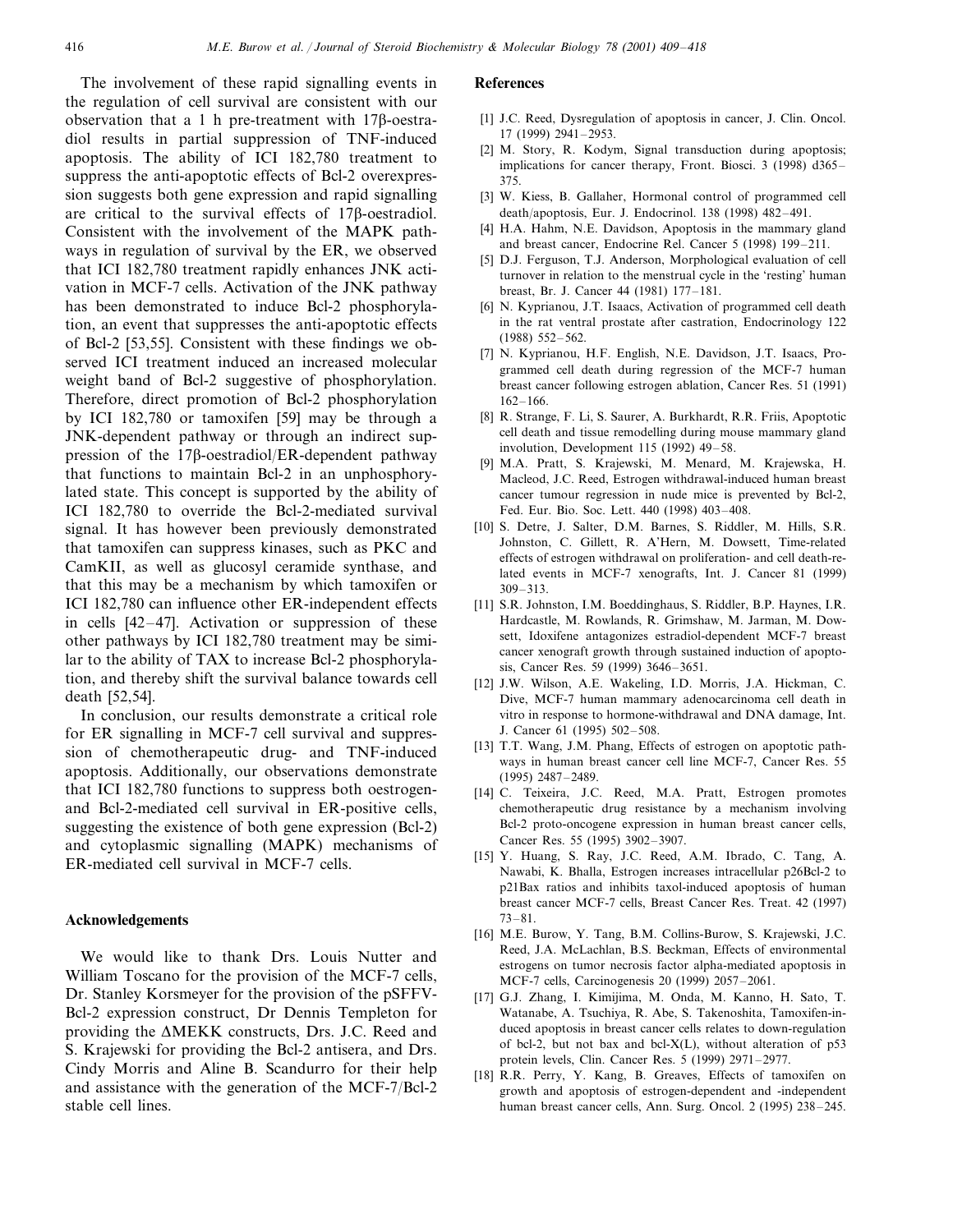- [19] P. Diel, K. Smolnikar, H. Michna, The pure antiestrogen ICI 182,780 is more effective in the induction of apoptosis and down regulation of Bcl-2 than tamoxifen in MCF-7 cells, Breast Cancer Res. Treat. 58 (1999) 87–97.
- [20] M. Jaattela, M. Benedict, M. Tewari, J.A. Shayman, V.M. Dixit, Bcl-x and Bcl-2 inhibit TNF and Fas-induced apoptosis and activation of phospholipase A2 in breast carcinoma cells, Oncogene 10 (1995) 2297–2305.
- [21] R. Kumar, M. Mandal, A. Lipton, H. Harvey, C.B. Thompson, Overexpression of HER2 modulates Bcl-2, Bcl-XL, and tamoxifen-induced apoptosis in human MCF-7 breast cancer cells, Clin. Cancer Res. 2 (1996) 1215–1219.
- [22] L. Dong, W. Wang, F. Wang, M. Stoner, J.C. Reed, M. Harigai, I. Samudio, M.P. Kladde, C. Vyhlidal, S. Safe, Mechanisms of transcriptional activation of bcl-2 gene expression by 17betaestradiol in breast cancer cells, J. Biol. Chem. 274 (1999) 32099– 32107.
- [23] B. Perillo, A. Sasso, C. Abbondanza, G. Palumbo, 17beta-estradiol inhibits apoptosis in MCF-7 cells, inducing bcl-2 expression via two estrogen-responsive elements present in the coding sequence, Mol. Cell Biol. 20 (2000) 2890–2901.
- [24] S. Ahmad, N. Singh, R.I. Glazer, Role of AKT1 in 17beta-estradiol- and insulin-like growth factor I (IGF-I)-dependent proliferation and prevention of apoptosis in MCF-7 breast carcinoma cells, Biochem. Pharmacol. 58 (1999) 425–430.
- [25] K. Honda, H. Sawada, T. Kihara, M. Urushitani, T. Nakamizo, A. Akaike, S. Shimohama, Phosphatidylinositol 3-kinase mediates neuroprotection by estrogen in cultured cortical neurons, J. Neurosci. Res. 60 (2000) 321–327.
- [26] S. Kousteni, T. Bellido, L.I. Plotkin, C.A. O'Brien, D.L. Bodenner, L. Han, K. Han, G.B. DiGregorio, J.A. Katzenellenbogen, B.S. Katzenellenbogen, P.K. Roberson, R.S. Weinstein, R.L. Jilka, S.C. Manolagas, Nongenotropic, sex-nonspecific signaling through the estrogen or androgen receptors: dissociation from transcriptional activity, Cell 104 (2001) 719–730.
- [27] M. Razandi, A. Pedram, E.R. Levin, Plasma membrane estrogen receptors signal to antiapoptosis in breast cancer, Mol. Endocrinol. 14 (2000) 1434–1447.
- [28] T. Improta-Brears, A.R. Whorton, F. Codazzi, J.D. York, T. Meyer, D.P. McDonnell, Estrogen-induced activation of mitogen-activated protein kinase requires mobilization of intracellular calcium, Proc. Natl. Acad. Sci. USA 96 (1999) 4686–4691.
- [29] R. Bi, G. Broutman, M.R. Foy, R.F. Thompson, M. Baudry, The tyrosine kinase and mitogen-activated protein kinase pathways mediate multiple effects of estrogen in hippocampus, Proc. Natl. Acad. Sci. USA 97 (2000) 3602–3607.
- [30] A. Migliaccio, M. Di Domenico, G. Castoria, A. de Falco, P. Bontempo, E. Nola, F. Auricchio, Tyrosine kinase/p21ras/MAPkinase pathway activation by estradiol-receptor complex in MCF-7 cells, Eur. Mol. Biol. Orgn. J. 15 (1996) 1292–1300.
- [31] S. Srivastava, M.N. Weitzmann, S. Cenci, F.P. Ross, S. Adler, R. Pacifici, Estrogen decreases TNF gene expression by blocking JNK activity and the resulting production of c-Jun and JunD, J. Clin. Invest. 104 (1999) 503–513.
- [32] C.D. Toran-Allerand, M. Singh, G. Setalo Jr., Novel mechanisms of estrogen action in the brain: new players in an old story, Front Neuroendocrinol. 20 (1999) 97–121.
- [33] S. Mandlekar, R. Yu, T.H. Tan, A.N. Kong, Activation of caspase-3 and c-Jun NH2-terminal kinase-1 signaling pathways in tamoxifen-induced apoptosis of human breast cancer cells, Cancer Res. 60 (2000) 5995–6000.
- [34] M.J. Kelly, E.R. Levin, Rapid actions of plasma membrane estrogen receptors, Trends Endocrinol. Metab. 12 (2001) 152– 156.
- [35] M. Razandi, A. Pedram, E.R. Levin, Estrogen signals to the preservation of endothelial cell form and function, J. Biol. Chem. 275 (2000) 38540–38546.
- [36] C.C. Zhang, D.J. Shapiro, Activation of the p38 mitogen-activated protein kinase pathway by estrogen or by 4-hydroxytamoxifen is coupled to estrogen receptor-induced apoptosis, J. Biol. Chem. 275 (2000) 479–486.
- [37] C.L. Smith, Cross-talk between peptide growth factor and estrogen receptor signaling pathways, Biol. Reprod. 58 (1998) 627– 632.
- [38] R.B. Dickson, M.E. Lippman, Growth factors in breast cancer, Endocrinol. Rev. 16 (1995) 559–589.
- [39] P.A. Ellis, G. Saccani-Jotti, R. Clarke, S.R. Johnston, E. Anderson, A. Howell, R. A'Hern, J. Salter, S. Detre, R. Nicholson, J. Robertson, I.E. Smith, M. Dowsett, Induction of apoptosis by tamoxifen and ICI 182,780 in primary breast cancer, Int. J. Cancer 72 (1997) 608–613.
- [40] W. Bursch, A. Ellinger, H. Kienzl, L. Torok, S. Pandey, M. Sikorska, R. Walker, R.S. Hermann, Active cell death induced by the anti-estrogens tamoxifen and ICI 164,384 in human mammary carcinoma cells (MCF-7) in culture: the role of autophagy, Carcinogenesis 17 (1996) 1595–1607.
- [41] M. Kandouz, A. Lombet, J.Y. Perrot, D. Jacob, S. Carvajal, A. Kazem, W. Rostene, A. Therwath, A. Gompel, Proapoptotic effects of antiestrogens, progestins and androgen in breast cancer cells, J. Steroid Biochem. Mol. Biol. 69 (1999) 463–471.
- [42] T. Nickerson, H. Huynh, M. Pollak, Insulin-like growth factor binding protein-3 induces apoptosis in MCF7 breast cancer cells, Biochem. Biophys. Res. Commun. 237 (1997) 690–693.
- [43] J.I. MacGregor, V.C. Jordan, Basic guide to the mechanisms of antiestrogen action, Pharmacol. Rev. 50 (1998) 151–196.
- [44] A. Lucci, T.Y. Han, Y.Y. Liu, A.E. Giuliano, M.C. Cabot, Multidrug resistance modulators and doxorubicin synergize to elevate ceramide levels and elicit apoptosis in drug-resistant cancer cells, Cancer 86 (1999) 300–311.
- [45] Y. Lavie, Z.C. Zhang, H.T. Cao, T.Y. Han, R.C. Jones, Y.Y. Liu, M. Jarman, I.R. Hardcastle, A.E. Giuliano, M.C. Cabot, Tamoxifen induces selective membrane association of protein kinase C epsilon in MCF-7 human breast cancer cells, Int. J. Cancer 77 (1998) 928–932.
- [46] C. Ferlini, G. Scambia, M. Marone, M. Distefano, C. Gaggini, G. Ferrandina, A. Fattorossi, G. Isola, P. Benedetti Panici, S. Mancuso, Tamoxifen induces oxidative stress and apoptosis in oestrogen receptor-negative human cancer cell lines, Br. J. Cancer 79 (1999) 257–263.
- [47] Z.Y. Friedman, Recent advances in understanding the molecular mechanisms of tamoxifen action, Cancer Invest. 16 (1998) 391– 396.
- [48] M.E. Burow, C.B. Weldon, Y. Tang, G.L. Navar, S. Krajewski, J.C. Reed, T.G. Hammond, S. Clejan, B.S. Beckman, Differences in susceptibility to tumor necrosis factor alpha-induced apoptosis among MCF-7 breast cancer cell variants, Cancer Res. 58 (1998) 4940–4946.
- [49] M.E. Burow, C.B. Weldon, B.M. Collins-Burow, N. Ramsey, A. McKee, A. Klippel, J.A. McLachlan, S. Clejan, B.S. Beckman, Cross-talk between phosphatidylinositol 3-kinase and sphingomyelinase pathways as a mechanism for cell survival/death decisions, J. Biol. Chem. 275 (2000) 9628–9635.
- [50] M. Yan, T. Dai, J.C. Deak, J.M. Kyriakis, L.I. Zon, J.R. Woodgett, D.J. Templeton, Activation of stress-activated protein kinase by MEKK1 phosphorylation of its activator SEK1, Nature 372 (1994) 798–800.
- [51] S. Krajewski, C. Blomqvist, K. Franssila, M. Krajewska, V.M. Wasenius, E. Niskanen, S. Nordling, J.C. Reed, Reduced expression of proapoptotic gene BAX is associated with poor response rates to combination chemotherapy and shorter survival in women with metastatic breast adenocarcinoma, Cancer Res. 55 (1995) 4471–4478.